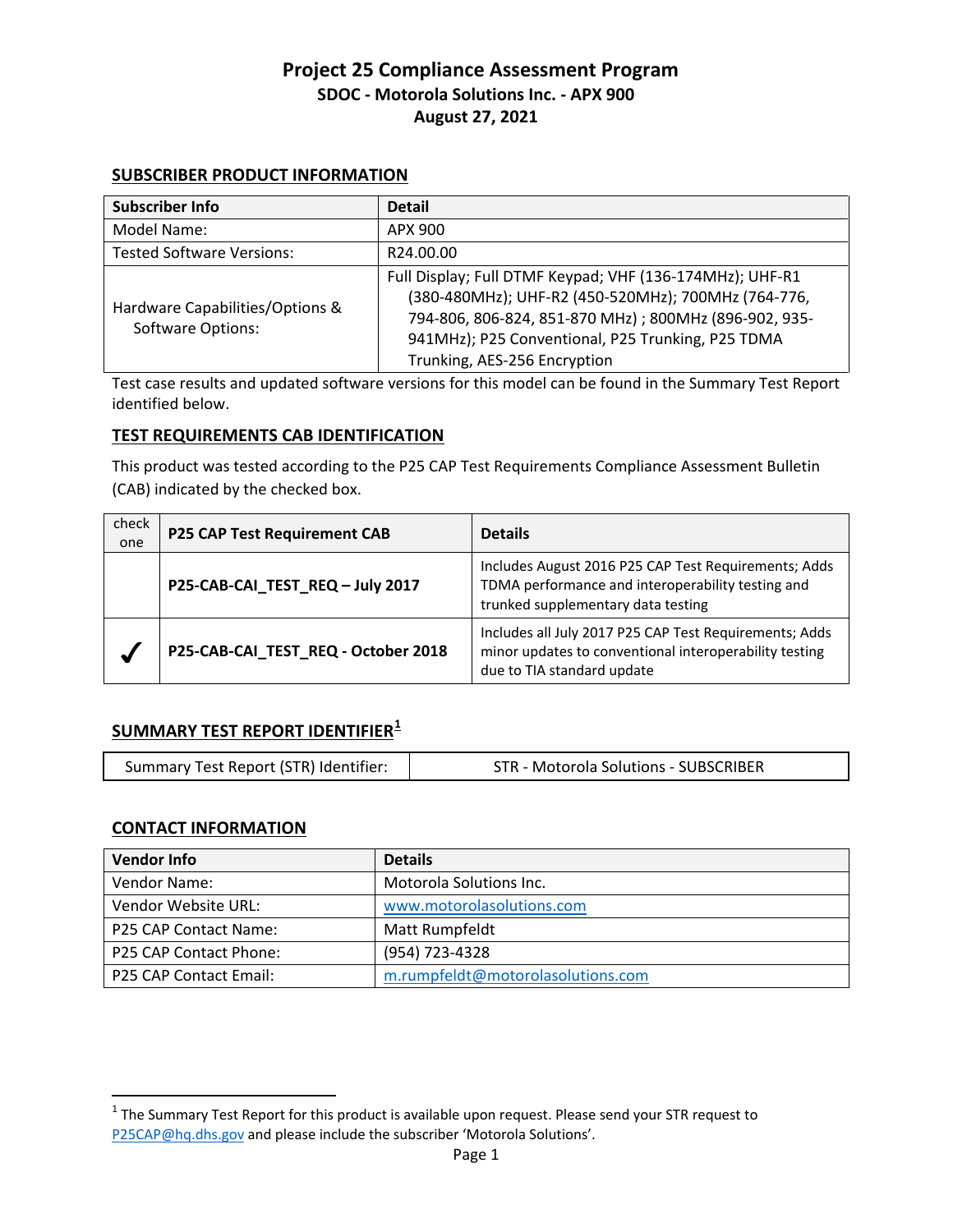### **ENCRYPTION STATEMENT**

This product complies with the P25 CAP Encryption Requirements CAB (P25-CAB-ENC\_REQ). The checked box indicates how the product was tested.

| Tested with the AES 256 encryption algorithm and shall be available with AES 256 encryption at a<br>minimum or without any encryption of any type. |
|----------------------------------------------------------------------------------------------------------------------------------------------------|
| Tested without the AES 256 encryption algorithm and shall only be available without any<br>encryption of any type.                                 |

## **CONVENTIONAL PERFORMANCE**

The Subscriber product has been tested for Conventional Performance. All requirements were passed except for those requirements identified below under Unsupported or Failed Requirements.

## P25 CAP Conventional Performance Testing Coverage

Receiver Tests: Reference Sensitivity, Faded Reference Sensitivity, Signal Delay Spread Capability, Adjacent Channel Rejection, Offset Adjacent Channel Rejection, Co-Channel Rejection, Spurious Response Rejection, Intermodulation Rejection, Signal Displacement Bandwidth, Late Entry Unsquelch Delay, and Receiver Throughput Delay.

Transmitter Tests: Unwanted Emissions (Adjacent Channel Power Ratio), Transmitter Power and Encoder Attack Time, Transmitter Throughput Delay, Frequency Deviation for C4FM, and Modulation Fidelity, Transient Frequency Behavior.

#### Unsupported or Failed Requirements

1. None

# **TRUNKING PERFORMANCE - FDMA**

The Subscriber product has been tested for Trunking Performance - FDMA. All requirements were passed except for those requirements identified below under Unsupported or Failed Requirements.

#### P25 CAP FDMA Trunking Performance Testing Coverage

Receiver Tests: Reference Sensitivity, Faded Reference Sensitivity, Signal Delay Spread Capability, Adjacent Channel Rejection, Offset Adjacent Channel Rejection, Co-Channel Rejection, Spurious Response Rejection, Intermodulation Rejection, and Signal Displacement Bandwidth.

Transmitter Tests: Unwanted Emissions (Adjacent Channel Power Ratio), Power Attack time, Encoder Attack Time, Transmitter Throughput Delay, Frequency Deviation for C4FM, and Modulation Fidelity, Transient Frequency Behavior.

Trunked Tests: Trunking Control Channel Slot Times, Trunking Request Time, and Transmitter Time to Key on a Traffic Channel.

#### Unsupported or Failed Requirements

1. None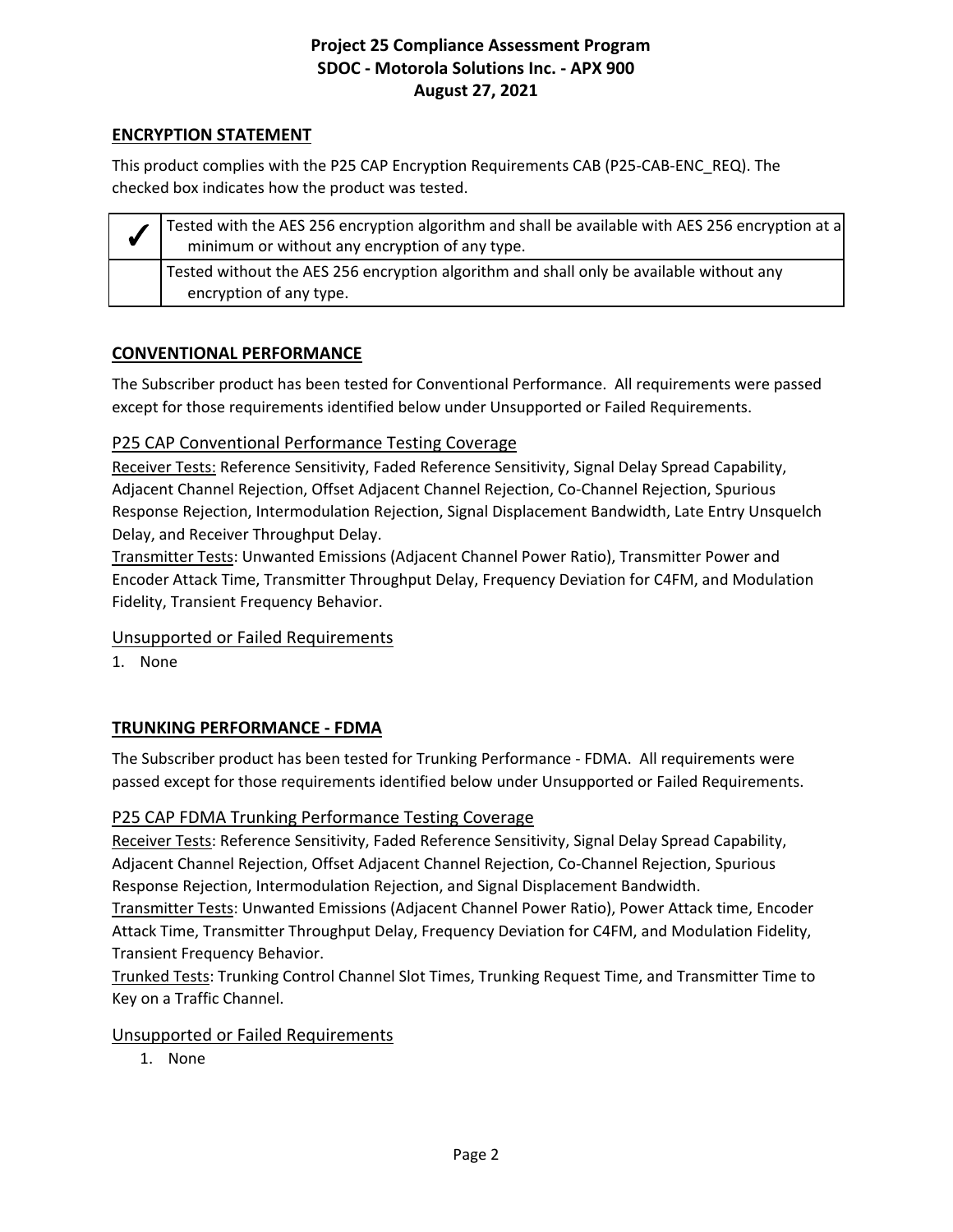## **TRUNKING PERFORMANCE - TDMA**

The Subscriber product has been tested for Trunking Performance - TDMA. All requirements were passed except for those requirements identified below under Unsupported or Failed Requirements.

#### P25 CAP TDMA Trunking Performance Testing Coverage

Receiver Tests: Reference Sensitivity, Faded Reference Sensitivity, Signal Delay Spread Capability, Adjacent Channel Rejection, Offset Adjacent Channel Rejection, Co-Channel Rejection, Spurious Response Rejection, Intermodulation Rejection, and Signal Displacement Bandwidth. Transmitter Tests: Unwanted Emissions (Adjacent Channel Power Ratio), Frequency Deviation for H-CPM, Modulation Fidelity, Symbol Rate Accuracy, H-CPM Logical Channel Power measurements, and H-CPM Channel Time Alignment.

#### Unsupported or Failed Requirements

1. None

## **CONVENTIONAL DIRECT MODE INTEROPERABILITY**

The Subscriber product has been tested for Conventional Direct Mode Interoperability. All test cases were passed except for those test cases identified below under Unsupported or Failed Test Cases. Test cases that passed but require specific, sometimes optional, product capabilities are also identified below.

### P25 CAP Direct Mode Interoperability Testing Coverage

Network Access Code (NAC) Operation, Group Voice Call, Emergency Call, Unit-to-Unit Voice Call, Encryption, Call Alert, Radio Check, Message Update, Status Update, Status Query, and Radio Unit Monitor.

#### Unsupported or Failed Test Cases

1. Radio Check (Test Cases 2.3.2.4.1, 2.3.2.4.2), Message Update (2.3.3.4.1, 2.3.3.4.2), Status Update (2.3.4.4.1, 2.3.4.4.2), Status Query (2.3.5.3.1, 2.3.5.3.2), Radio Unit Monitor (2.3.6.4.1, 2.3.6.4.2, 2.3.6.4.3, 2.3.6.4.4), Call Privacy for Encrypted Call (2.2.7.4.1) are unsupported.

#### Optional Product Capabilities Required to Pass Test Cases

1. In order to pass the Unit-to-Unit Voice Call and Call Alert test cases, a subscriber with DTMF keypad and ID display capability is required.

#### **CONVENTIONAL REPEAT MODE INTEROPERABILITY**

The Subscriber product has been tested for Conventional Repeat Mode Interoperability. All test cases were passed except for those test cases identified below under Unsupported or Failed Test Cases. Test cases that passed but require specific, sometimes optional, product capabilities are also identified below.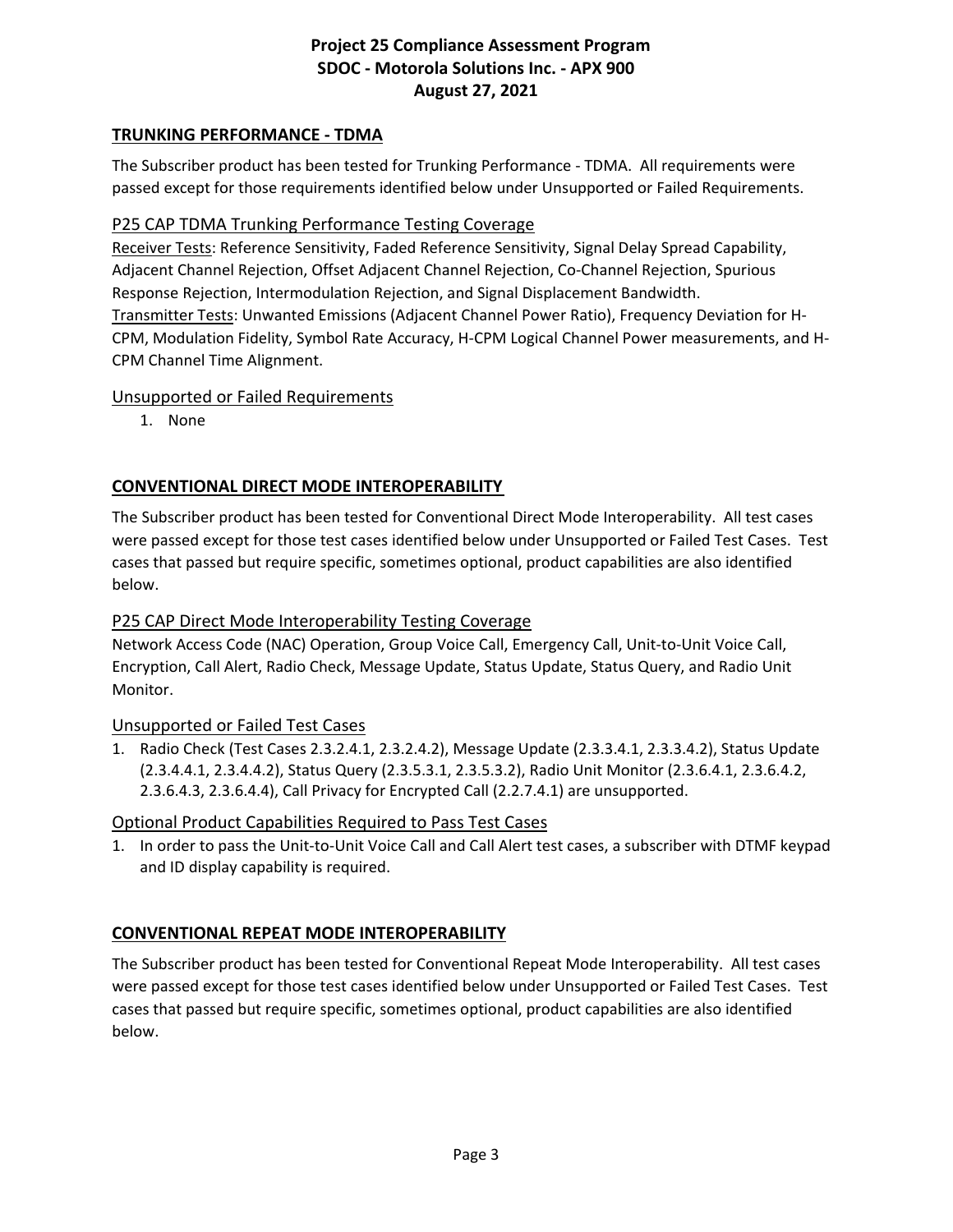## P25 CAP Repeat Mode Interoperability Testing Coverage

Network Access Code (NAC) Operation, Group Voice Call, Emergency Call, Unit-to-Unit Voice Call, Encryption, Call Alert, Radio Check, Message Update, Status Update, Status Query, and Radio Unit Monitor.

#### Unsupported or Failed Test Cases

1. Radio Check (Test Case 2.5.2.4.1), Message Update (2.5.3.4.1, 2.5.3.4.3), Status Update (2.5.4.4.1, 2.5.4.4.3), Status Query (2.5.5.4.1), Radio Unit Monitor (2.5.6.4.1, 2.5.6.4.3), Call Privacy for Encrypted Call (2.4.13.4.1) are unsupported.

#### Optional Product Capabilities Required to Pass Test Cases

1. In order to pass the Unit-to-Unit Voice Call and Call Alert test cases, a subscriber with DTMF keypad and ID display capability is required.

#### **CONVENTIONAL REPEAT MODE with DISPATCH MONITORING CONSOLE INTEROPERABILITY**

The Subscriber product has been tested for Conventional Repeat Mode with Dispatch Monitoring Console Interoperability. All test cases were passed except for those test cases identified below under Unsupported or Failed Test Cases. Test cases that passed but require specific, sometimes optional, product capabilities are also identified below.

## P25 CAP Repeat Mode with Dispatch Monitoring Console Interoperability Testing Coverage Group Voice Call, Emergency Call, All Call, Unit-to-Unit Voice Call, Encryption, Emergency Alarm, Call Alert, Radio Check, Radio Unit Inhibit/Uninhibit, Message Update, Status Update, Status Query, and Radio Unit Monitor.

#### Unsupported or Failed Test Cases

1. Message Update (Test Cases 2.7.6.4.1, 2.7.6.4.2, 2.7.6.4.3), Status Update (2.7.7.4.1), Radio Unit Monitor (2.7.9.4.2), Call Privacy for Encrypted Call (2.6.6.4.1) are unsupported.

#### Optional Product Capabilities Required to Pass Test Cases

1. In order to pass the Unit-to-Unit Voice Call, Call Alert and Status Update test case (2.7.7.4.2), a subscriber with DTMF keypad and ID display capability is required.

#### **TRUNKED SUBSCRIBER UNIT INTEROPERABILITY – FDMA**

The Subscriber product has been tested for Trunked Interoperability - FDMA. All test cases were passed except for those test cases identified below under Unsupported or Failed Test Cases. Test cases that passed but require specific, sometimes optional, product capabilities are also identified below.

#### P25 CAP FDMA Trunked Interoperability Testing Coverage

Full Registration, Group Voice Call, Unit to Unit Voice Call, Broadcast Voice Call, Affiliation, Announcement Group Call, Emergency Alarm, Emergency Group Call, Encryption, Intra-Location Registration Area Roaming, Deregistration, System Call, Call Alert, Short Message, Status Query, Status Update, Radio Unit Monitoring, Radio Unit Disable/Re-Enable, and Radio Check.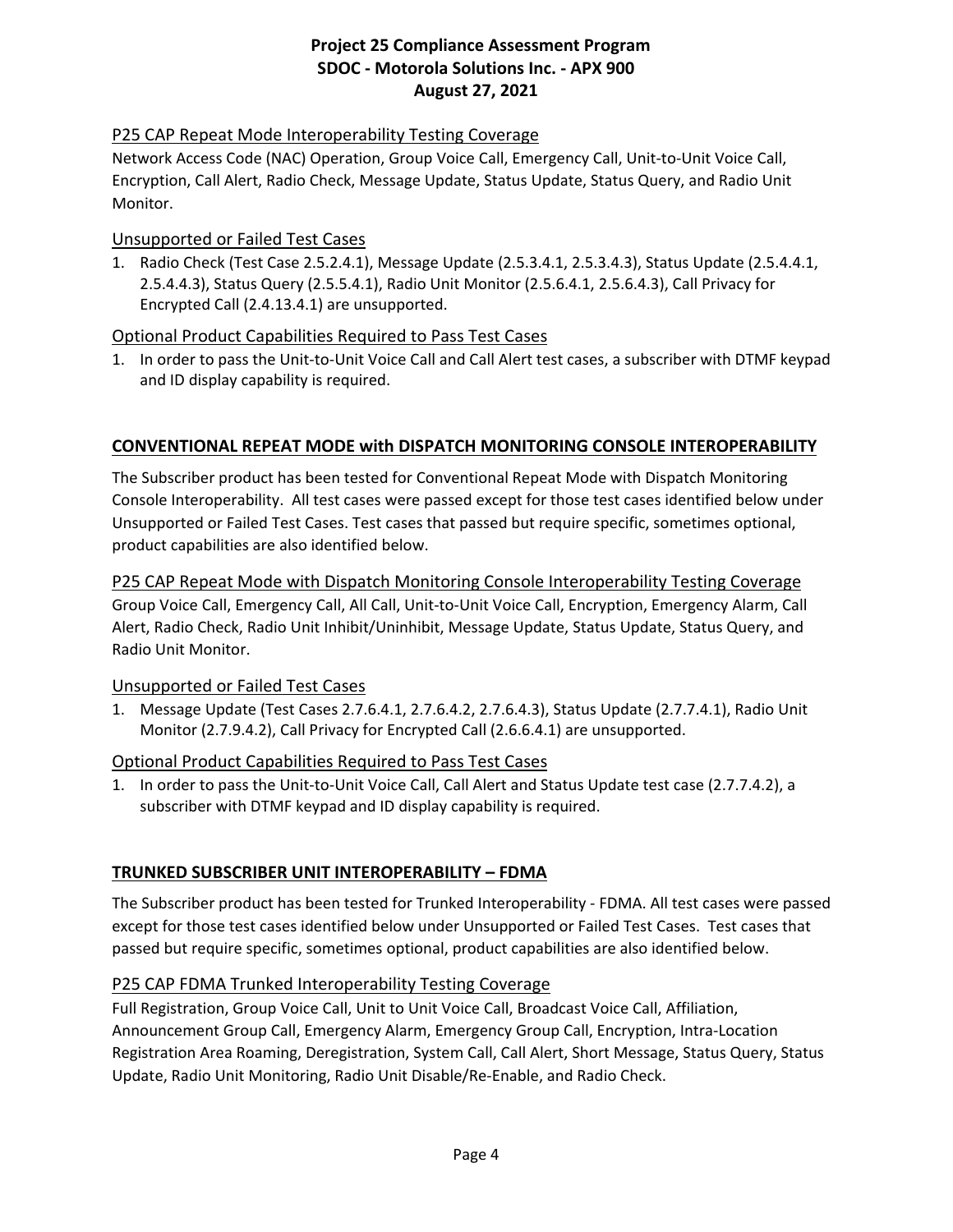## Unsupported or Failed Test Cases

1. Short Message (Test Case 2.2.16.4.1), Status Query (Test Case 2.2.17.4.1), Radio Unit Monitor Individual Silent/Non-Silent (2.2.19.4.1, 2.2.19.4.2), unit-to-unit calls for Inter-WACN roaming and Radio Unit Monitor Group (2.2.19.4.3, 2.2.19.4.4) for Inter-System and Inter-WACN, Unit-to-Unit Call Queued with Target Availability Check – Traffic Channel Assignment Before Target Availability Check (test case 2.2.3.4.4), Call Privacy for Encrypted Call (2.2.10.4.1) are unsupported.

#### Optional Product Capabilities Required to Pass Test Cases

1. In order to pass the Unit-to-Unit Voice Call, Call Alert and Status Update test cases, a subscriber with DTMF keypad and ID display capability is required.

#### **TRUNKED SUBSCRIBER UNIT INTEROPERABILITY – TDMA**

The Subscriber product has been tested for Trunked Interoperability - TDMA. All test cases were passed except for those test cases identified below under Unsupported or Failed Test Cases. Test cases that passed but require specific, sometimes optional, product capabilities are also identified below.

#### P25 CAP TDMA Trunked Interoperability Testing Coverage

Registration, Group Voice Call, Unit-to-Unit Voice Call, Broadcast Call, Announcement Group Call, Emergency Group Call, Encryption Group Call, System Call, Radio Unit Monitoring, and Transmitting Subscriber Forced Preemption.

#### Unsupported or Failed Test Cases

1. Radio Unit Monitor Individual (Test Cases 2.2.19.4.1, 2.2.19.4.2), Radio Unit Monitor Group (2.2.19.4.3, 2.2.19.4.4) Inter-WACN, SU Forced Audio Preemption (Test Case 2.2.26.4.1), Unit-to-Unit Test Cases 4, 5, 6, System Call for Inter-System and Inter-WACN, Unit-to-Unit Call Queued with Target Availability Check – Traffic Channel Assignment Before Target Availability Check (test case 2.2.3.4.4), Call Privacy for Encrypted Call (2.2.10.4.1) are unsupported.

#### Optional Product Capabilities Required to Pass Test Cases

1. In order to pass the Unit-to-Unit Voice Call, Call Alert and Status Update test cases, a subscriber with DTMF keypad and ID display capability is required.